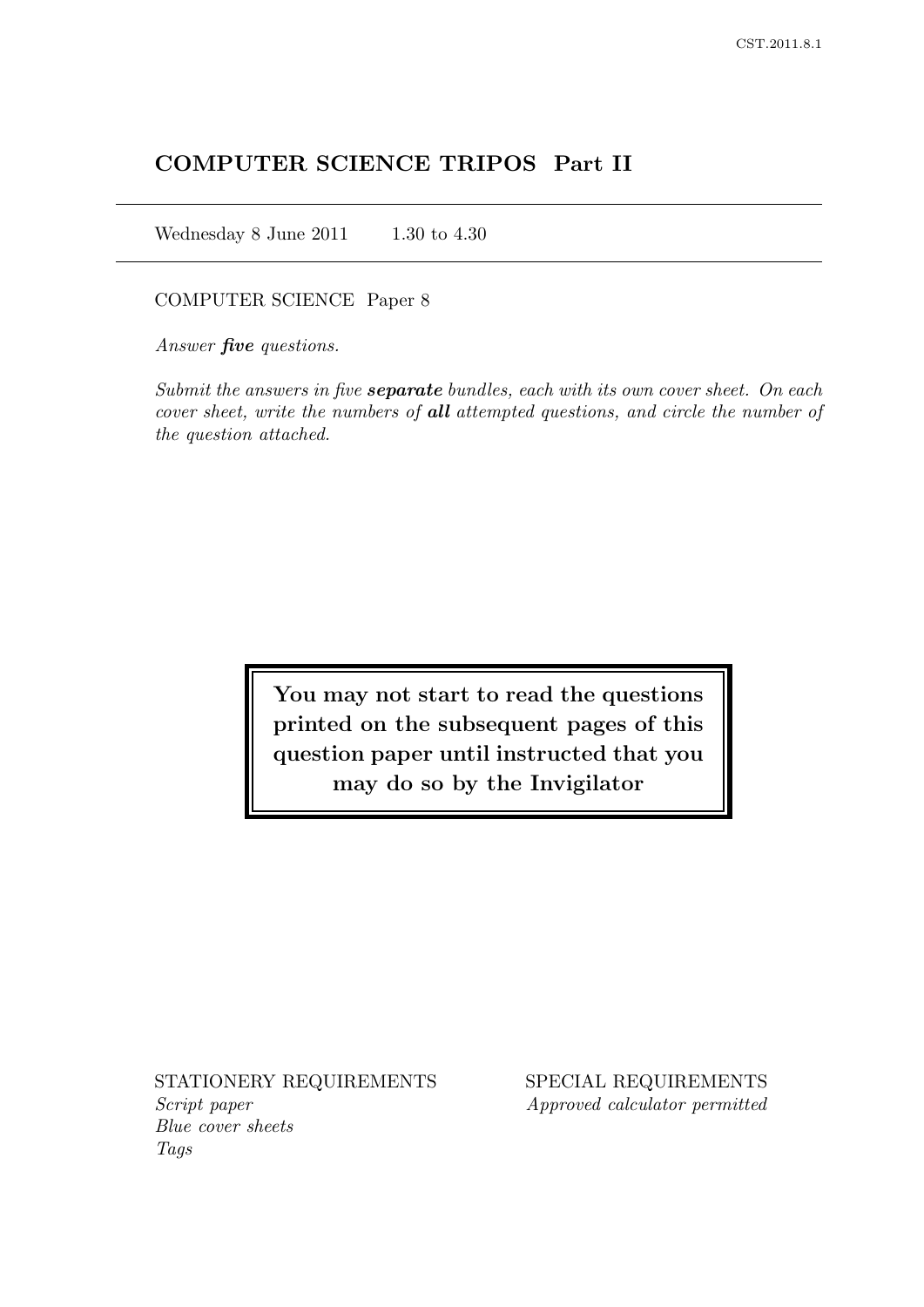## 1 Advanced Graphics

(a) Define the following terms:

|     | the Voronoi diagram of a set of points $P_i$ ;<br>(i)                                                            | $ 1 \text{ mark} $  |
|-----|------------------------------------------------------------------------------------------------------------------|---------------------|
|     | ( <i>ii</i> ) the <i>Delaunay triangulation</i> of a set of points $P_i$ ;                                       | $ 1 \text{ mark} $  |
|     | ( <i>iii</i> ) the <i>equiangularity</i> of a triangulation of a set of points $P_i$ ;                           | $[1 \text{ mark}]$  |
|     | $(iv)$ the <i>empty circle</i> property of a Voronoi diagram.                                                    | $ 1$ mark           |
| (b) | Photon mapping is a two-phase algorithm consisting of <i>photon scattering</i><br>followed by <i>rendering</i> . |                     |
|     | Describe photon mapping's <i>scattering</i> phase.<br>(i)                                                        | $ 4 \text{ marks} $ |
|     | $(ii)$ Describe photon mapping's <i>rendering</i> phase.                                                         | 4 marks             |

- (*iii*) Explain why photon mapping is considered to be a *Monte Carlo* algorithm. [2 marks]
- (c) Compare and contrast vertex and fragment shaders. Explain where each fits in the modern graphics pipeline. [6 marks]

### 2 Hoare Logic

The programming language L consists of commands C composed from assignments  $V := E$  (where E is an expression) using sequences  $C_1; C_2$ , conditionals IF S THEN  $C_1$  ELSE  $C_2$  (where S is statement) and while-loops WHILE S DO C.

- (a) Devise a command SKIP in **L** that has no effect and, for arbitrary  $P$ , prove using the Hoare logic axioms and rules for the constructs of L that  $\vdash \{P\}$ SKIP $\{P\}$ . [4 marks]
- (b) Devise a one-armed conditional IF S THEN  $C$  built only from  $S$ ,  $C$  and constructs of **L** and show using the Hoare logic for **L** that if  $\vdash \{P \land S\}C\{Q\}$ <br>and  $\vdash P \land \neg S \Rightarrow Q$  then  $\vdash \{P\}$ **IF** S THEN  $C\{Q\}$ . [6 marks] and  $\vdash P \land \neg S \Rightarrow Q$  then  $\vdash \{P\}$ IF S THEN  $C\{Q\}$ .
- (c) Define a command MAGIC in L that has the property  $\vdash \{P\}$ MAGIC{ $Q\}$  for any precondition  $P$  and postcondition  $Q$ . Prove that your definition of MAGIC has this property using the Hoare logic for **L**. [10 marks]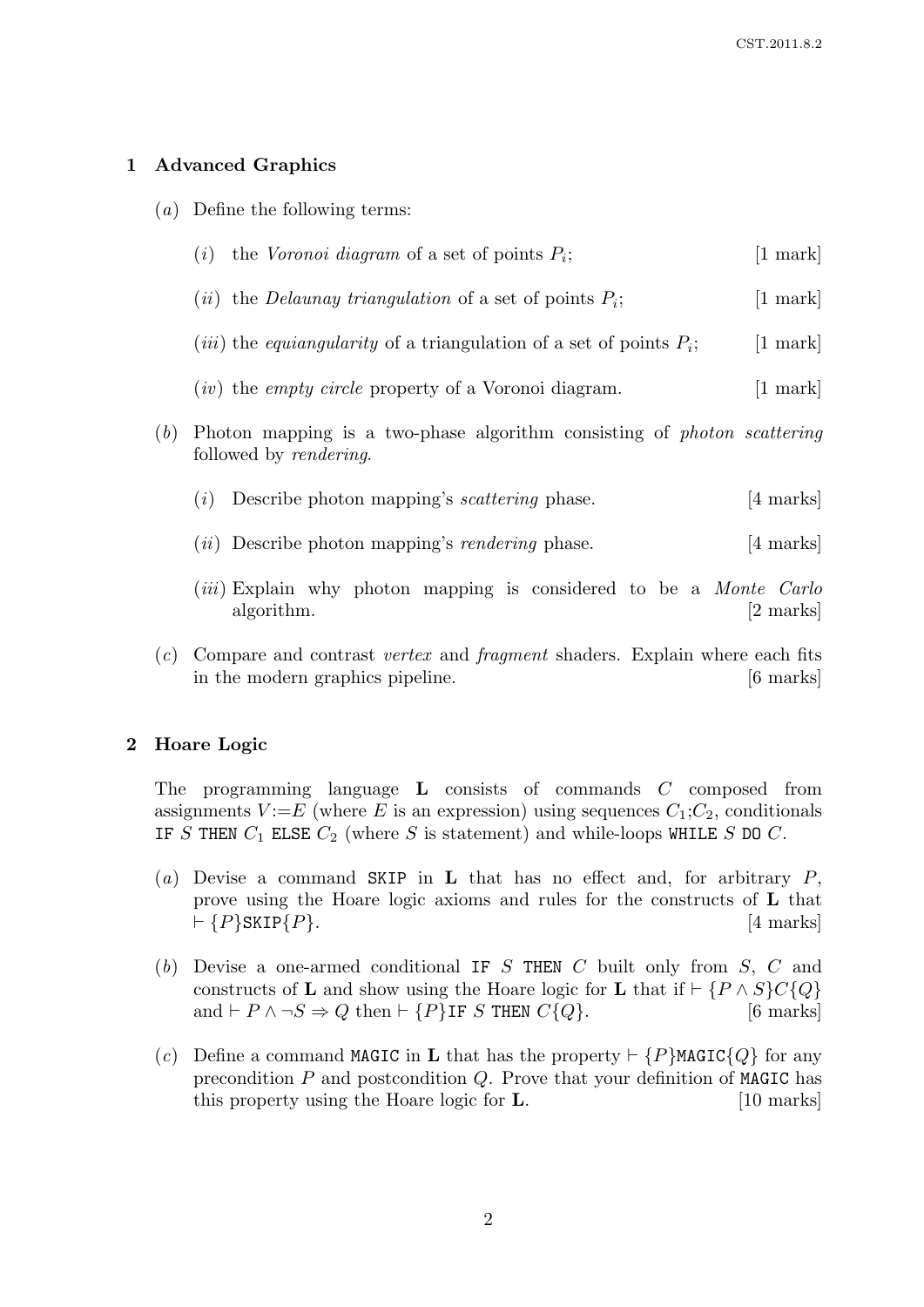## 3 Comparative Architectures

- (a) Why might a branch target buffer provide a poor prediction of procedure return addresses and what hardware solution may be employed to improve the accuracy of such predictions? [4 marks]
- (b) What challenges must be overcome in order to achieve high instruction fetch rates for wide-issue superscalar processors? [6 marks]
- (c) Embedded processors often allow both 16-bit and 32-bit instructions to be used in the same program. Why might this be advantageous? [4 marks]
- (d) Branch prediction and speculative execution are often used to expose greater amounts of instruction-level parallelism in superscalar processors. A reorder buffer or unified register file may be used to help recover after mispredicted branches are detected.
	- (i) How are an instruction's operands located when a reorder buffer is used? [3 marks]
	- (ii) What actions are taken to recover from a mispredicted branch when a unified register file is used? [3 marks]

## 4 System-on-Chip Design

- (a) Define the terms interface, protocol and flow control with respect to the electrical connections between sub-circuits or instantiated components in a SoC (system on chip). [2 marks each]
- (b) Why is it critical that a protocol embodies the concept of being idle when an interface joins two different clock domains? [2 marks]
- (c) When a pair of components are modelled using separate classes in an objectoriented language, describe two techniques for modelling the data transferred between them and emphasise how each technique incorporates flow control. One technique should use shared variables to model wires. [3 marks each]
- $(d)$  Describe and compare **two** methods for modelling the delays experienced when a pair of components communicate over a resource that may become congested (such as a SoC bus or network on chip). [3 marks each]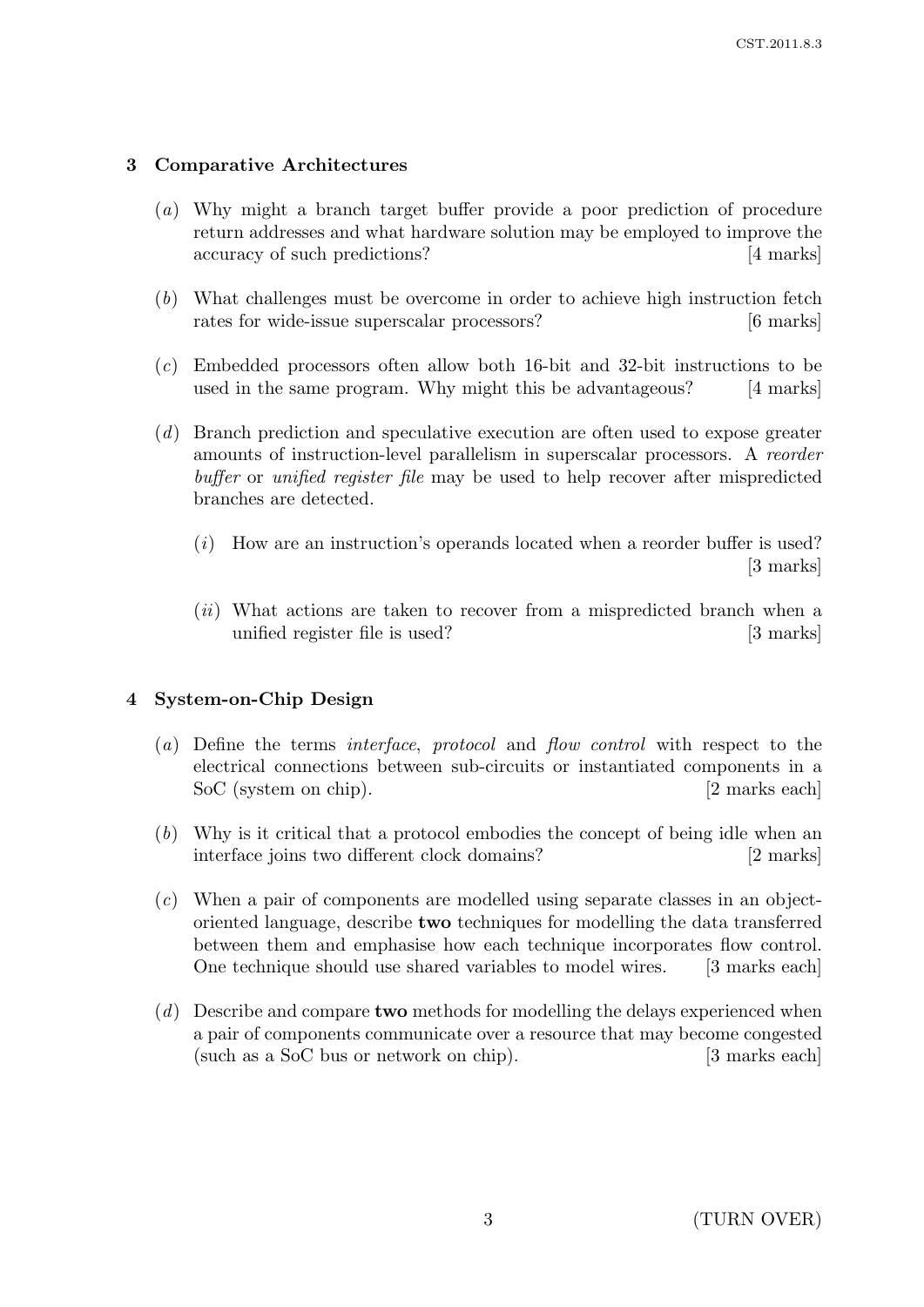## 5 Computer Vision

- (a) Define the notion of the "semantic gap" in the context of systems for contentbased image retrieval. [2 marks]
- (b) Many systems for optical character recognition make use of convolutional neural networks.
	- (i) In what sense are such networks "convolutional", and to what extent do they recognise features independent of position? [3 marks]
	- (ii) Outline how such a network could be used to recognise the characters in a high resolution digital image of this examination question, and highlight which aspects of convolutional neural networks allow for efficient detection and recognition. Assume that the network was trained to recognise only isolated instances of each of the characters. [4 marks]
	- (*iii*) Consider a convolutional neural network with input image size  $29 \times 29$ pixels where the first stage is a convolutional layer whose feature maps each have 37 weights. The second stage of the network implements spatial subsampling by a factor of 2 in each dimension, and this is followed by another convolutional layer (third stage) whose feature maps have 26 weights each. How many neurons are there in each of the feature maps of the third stage? [3 marks]
	- $(iv)$  Why is handwriting recognition a more difficult problem than the recognition of printed text? [1 mark]
- (c) A template-based face detector with a basic detector size of  $20 \times 20$  pixels is to be applied to an image using a multi-scale sliding window approach. The detector has a hit rate of 99.99% and a false positive rate of 0.1%.
	- (i) Explain whether this detector is likely to yield good recognition performance and give a lower bound estimate of the likely number of false positives if the image has a resolution of 4 megapixels. [2 marks]
	- (ii) Briefly describe the detection mechanism of the Viola–Jones approach to face detection, and highlight two aspects of this approach that make it efficient as a sliding-window detector. [5 marks]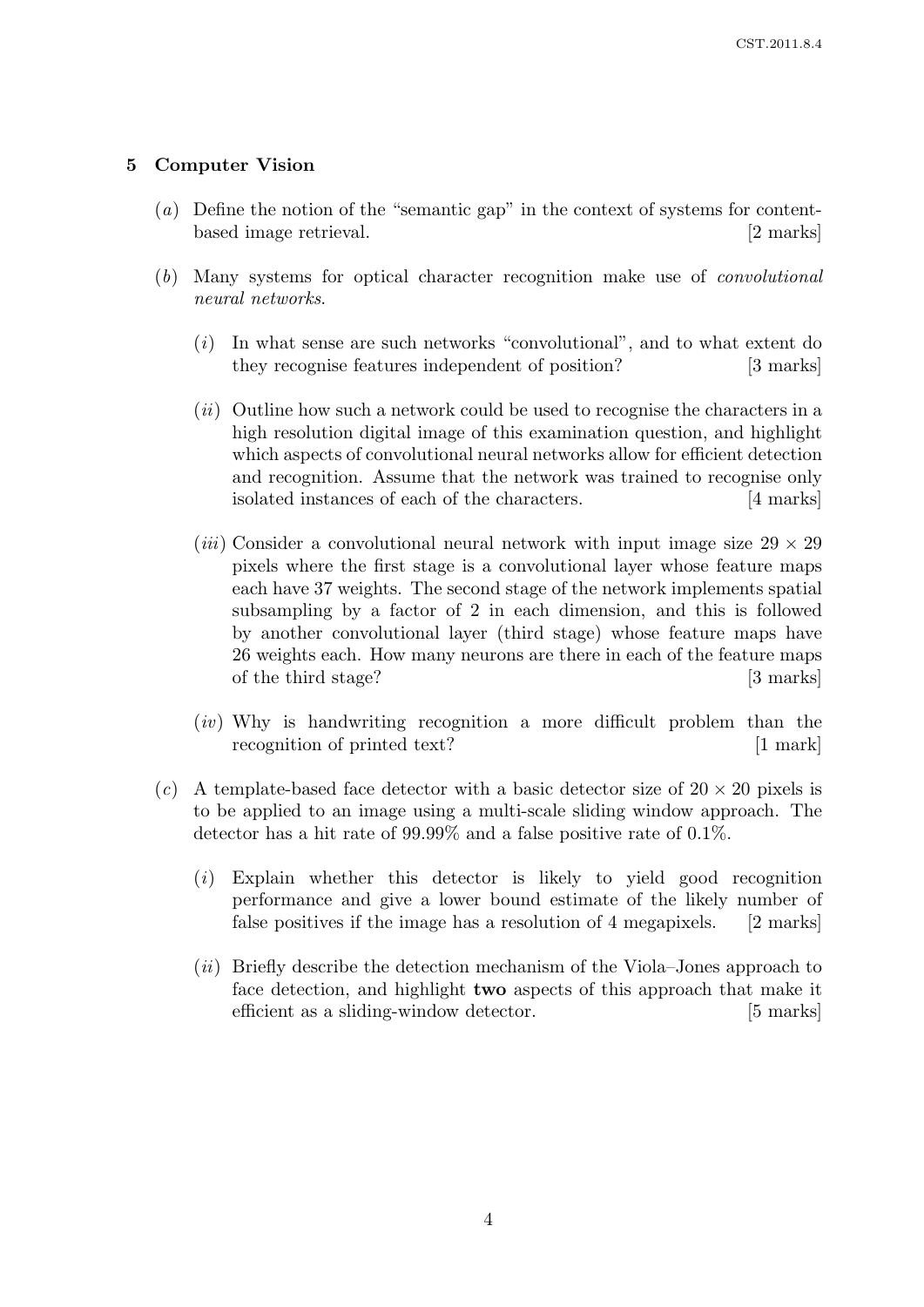## 6 Digital Signal Processing

- (a) What can you say about the Fourier transform  $X(f)$  if
	- (i)  $x(t)$  is real; [2 marks]

$$
(ii) \ \ x(t) = -x(-t)? \tag{2 marks}
$$

- (b) Give the result of the Fourier transform  $X(f) = \int_{-\infty}^{\infty} x(t) e^{-2\pi i f t} dt$ , using Dirac's delta where appropriate, of
	- (*i*)  $x(t) = 1;$  [1 mark]

$$
(ii) \ \ x(t) = \cos(2\pi t); \tag{2 marks}
$$

$$
(iii) x(t) = \text{rect}(t); \qquad [2 \text{ marks}]
$$

$$
(iv) \ \ x(t) = \left[\frac{1}{2} + \frac{1}{2} \cdot \cos(2\pi t)\right] \cdot \text{rect}(t). \tag{3 marks}
$$

- (c) When is a random sequence  $\{x_n\}$  called a "white noise" signal? [2 marks]
- (d) Consider an *n*-dimensional random vector variable  $X$ .
	- $(i)$  How is its covariance matrix defined? [2 marks]
	- (ii) How can you change its representation without loss of information into a random vector of equal dimensionality in which all elements are mutually uncorrelated? [4 marks]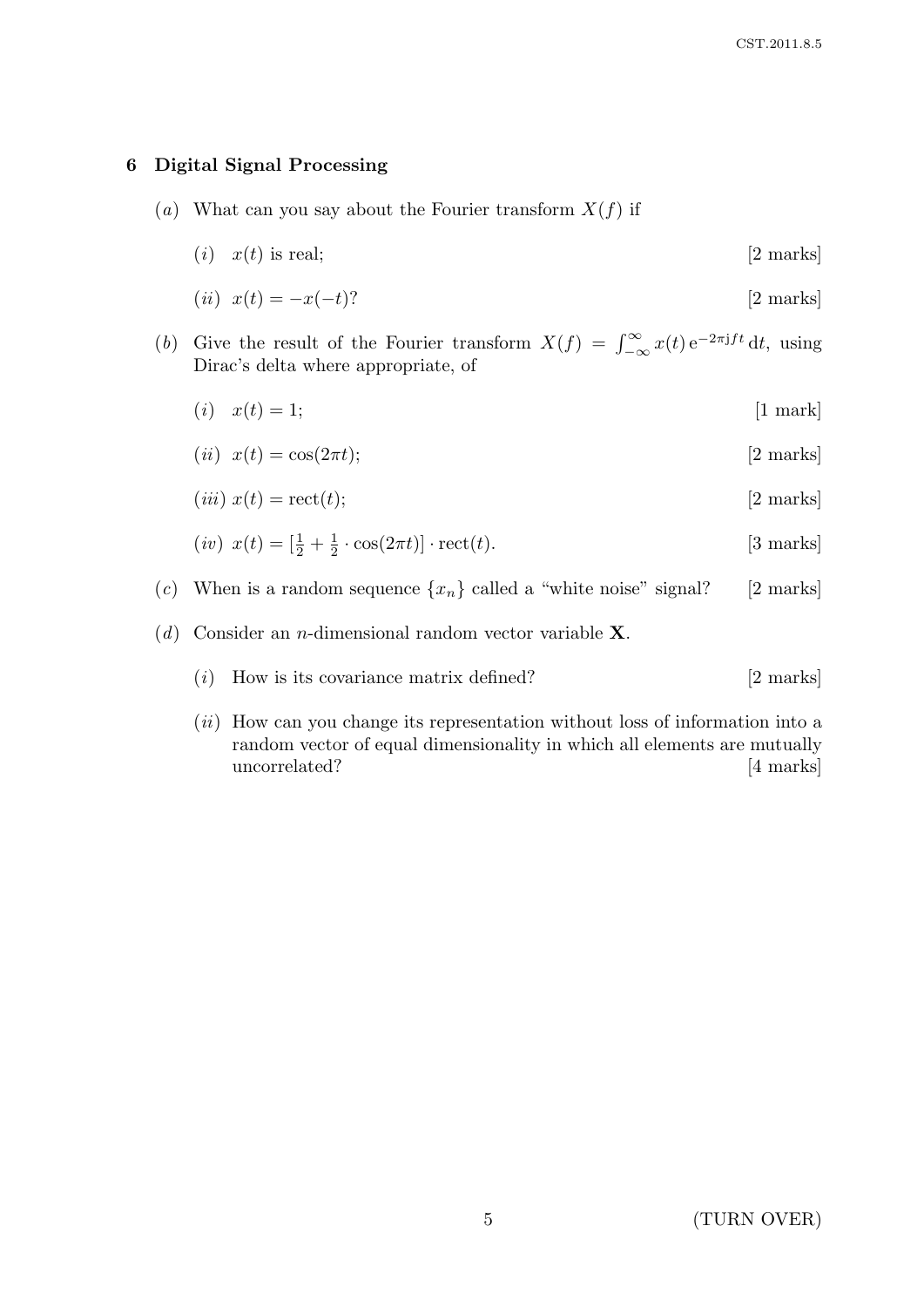## 7 E-Commerce

- (a) What is meant by the abbreviations CPC, CTR, CPA, ARPU, CLV in relation to online marketing? [5 marks]
- (b) You decide to offer an online ecommerce course. The target sales price is £995.
	- $(i)$  How will you market and promote the course online? [5 marks]
	- $(ii)$  How will you monitor your marketing campaigns? [5 marks]
	- (*iii*) The table below gives Google estimates of typical keywords. Should you bid for any of these? Justify your answer. [5 marks]

| Keyword             | Global    | Local    | Estimated | Estimated | Estimated      | Estimated       |
|---------------------|-----------|----------|-----------|-----------|----------------|-----------------|
|                     | Monthly   | Monthly  | Avg.      | Ad        | Daily          | Daily           |
|                     | Searches  | Searches | CPC       | Position  | Clicks         | $\cos t$        |
| ecommerce           | 1,500,000 | 201,000  | £3.02     | 1.64      | 62             | £191.94         |
| business<br>course  | 110,000   | 18,100   | £2.63     | 1.32      | 8              | $\pounds 21.95$ |
| marketing<br>course | 60,500    | 8,100    | £2.92     | 1.3       | $\overline{2}$ | £8.81           |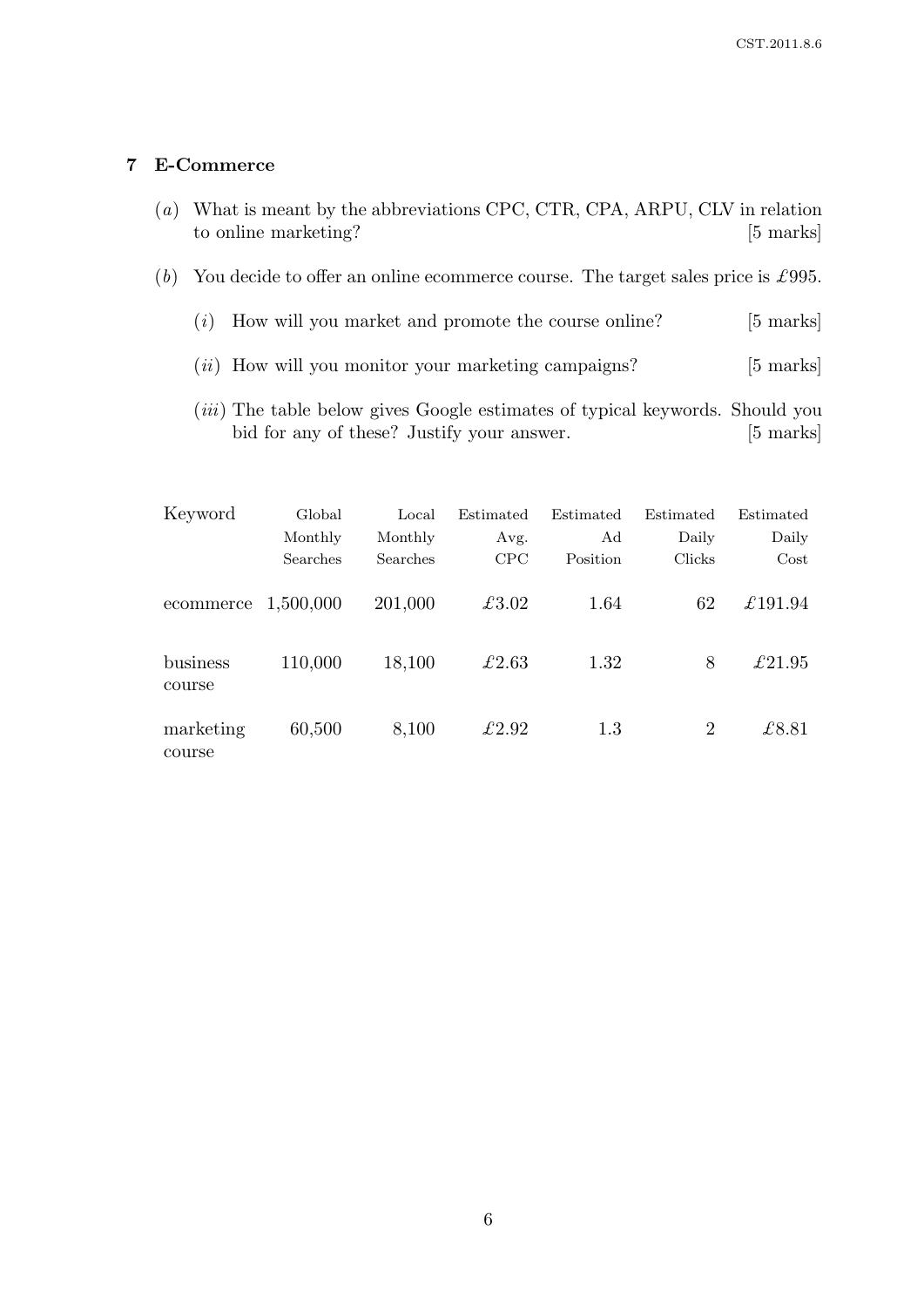## 8 Artificial Intelligence II

- (a) Give a definition of expected utility and explain why the concept is useful in the context of decision-making. [2 marks]
- (b) Give a definition of the value of perfect information and explain why the concept is useful in the context of decision-making. [4 marks]
- (c) A talented, but nervous, student has to sit a difficult and important examination. There are only two possible outcomes: pass or fail and the student attaches to these utilities of  $U(\text{pass}) = 10^6$  and  $U(\text{fail}) = -10^8$ . Lacking in confidence, his beliefs are that  $Pr(\text{pass}|\text{rewise}) = 0.55$  and  $Pr(\text{pass}|\neg \text{rewise}) = 0.2.$  Calculate the expected utility of the situation described. [4 marks] [4 marks]
- (d) The student finds what he believes might be a copy of this year's examination paper, discarded by a careless examiner. He believes that

 $Pr(\text{pass}| \text{rewise}, \text{thisYearSPaper}) = 0.75$ 

However, should he be wrong then

 $Pr(\text{pass}| \text{rewise}, \neg \text{thisYear} | \text{paper}) = 0.1$ 

as he will waste time learning to answer the wrong questions, because he will revise from the wrong paper. Not revising implies

```
Pr(\text{pass}|\neg \text{rewise}, \text{thisYear}|\text{Paper}) = 0.7
```
However, should he be wrong then

```
Pr(\text{pass}|\neg \text{rewise}, \neg \text{thisYear}|\text{Paper}) = 0.08
```
He considers bribing somebody to tell him whether he has this year's paper or not; however, he thinks it is unlikely that he in fact has this year's paper, and therefore believes that

 $Pr(\texttt{thisYearPaper}) = 0.7$ 

Compute the value of perfect information associated with finding out whether the paper is the right one. [10 marks]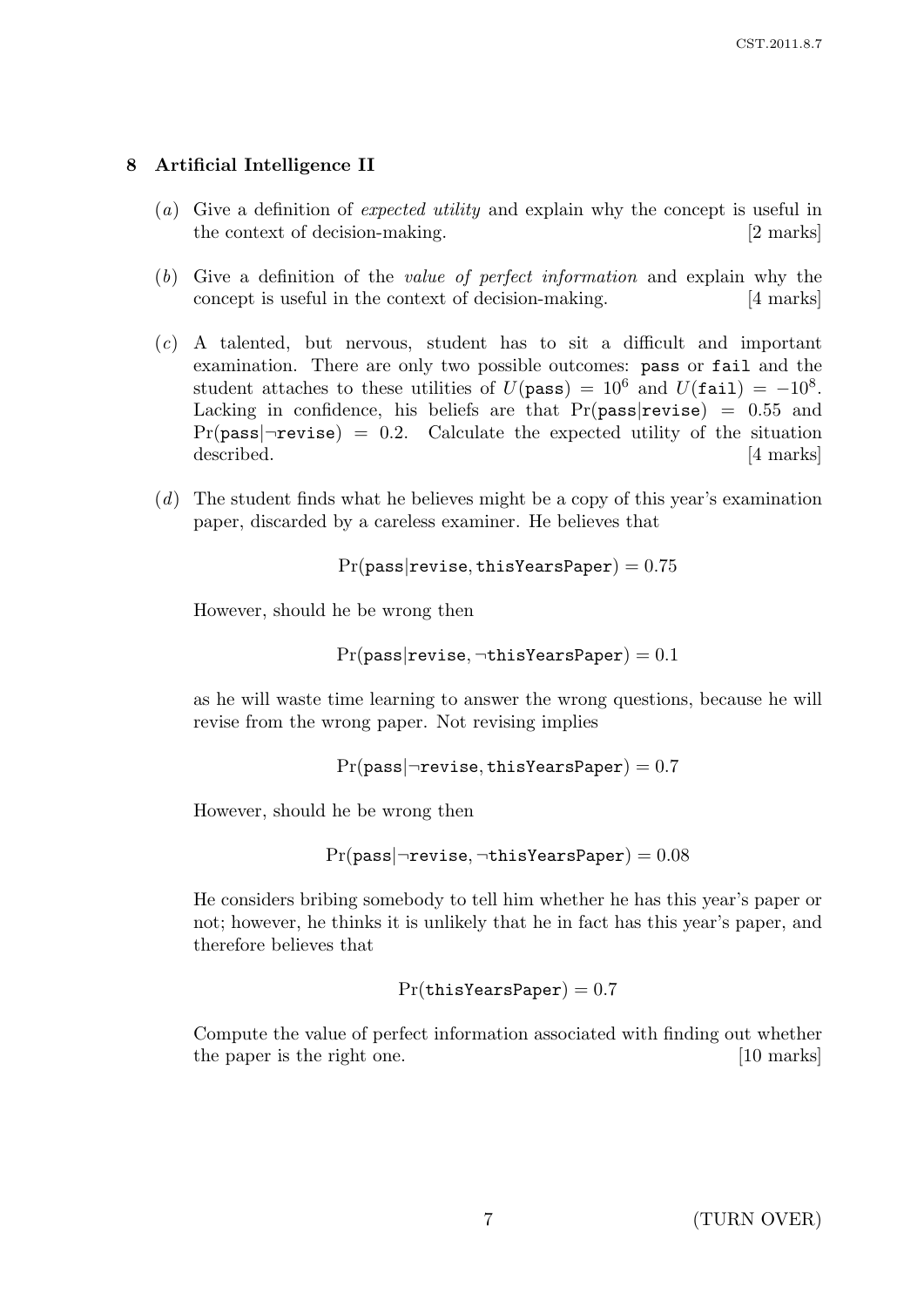### 9 Information Retrieval

The figure below shows the output of two information retrieval systems on the same two queries in a competitive evaluation. The top 15 ranks are shown. Crosses correspond to a document which has been judged relevant by a human judge; dashes correspond to irrelevant documents. There are no relevant documents in lower ranks.

| System 1         |                           |             | System 2         |                           |               |
|------------------|---------------------------|-------------|------------------|---------------------------|---------------|
| Rank             | Q1                        | Q2          | Rank             | Q1                        | $\mathrm{Q}2$ |
| $\mathbf{1}$     |                           | $\mathbf X$ | $\mathbf{1}$     | X                         | $\mathbf X$   |
| $\sqrt{2}$       | X                         |             | $\boldsymbol{2}$ | $\mathbf X$               |               |
| $\overline{3}$   | $\mathbf X$               |             | 3                | $\mathbf X$               |               |
| $\overline{4}$   | $\mathbf X$               |             | $\overline{4}$   |                           | $\mathbf X$   |
| $\overline{5}$   |                           |             | $\bf 5$          | $\mathbf X$               | $\mathbf X$   |
| $\boldsymbol{6}$ |                           |             | $\,6\,$          | $\mathbf X$               |               |
| $\overline{7}$   |                           |             | $\,7$            |                           |               |
| $\,8\,$          | $\boldsymbol{\mathrm{X}}$ |             | $8\,$            |                           |               |
| $\boldsymbol{9}$ | X                         |             | $9\phantom{.}$   |                           |               |
| $10\,$           | $\boldsymbol{\mathrm{X}}$ |             | 10               |                           |               |
| 11               | $\boldsymbol{\mathrm{X}}$ |             | 11               | $\mathbf X$               |               |
| $12\,$           |                           |             | $12\,$           | $\mathbf X$               |               |
| $13\,$           |                           | $\mathbf X$ | 13               |                           |               |
| 14               |                           | X           | 14               |                           |               |
| $15\,$           | X                         |             | $15\,$           | $\boldsymbol{\mathrm{X}}$ |               |

- (a) Explain the following evaluation metrics and give results for query Q1 for both systems.
	- (i) Precision at rank 10.  $[2 \text{ marks}]$
	- $(ii)$  Recall at precision 0.5. [2 marks]
- $(b)$  The metrics in part  $(a)$  above are not adequate measures of system performance for arbitrary queries. Why not? What other disadvantages do these metrics have? [3 marks]
- (c) Give the formula for mean average precision (MAP), and illustrate the metric by calculating System 1's MAP. [6 marks]
- (d) For each system, draw a precision-recall curve. Explain how you arrived at your result. How could one create more informative curves? [7 marks]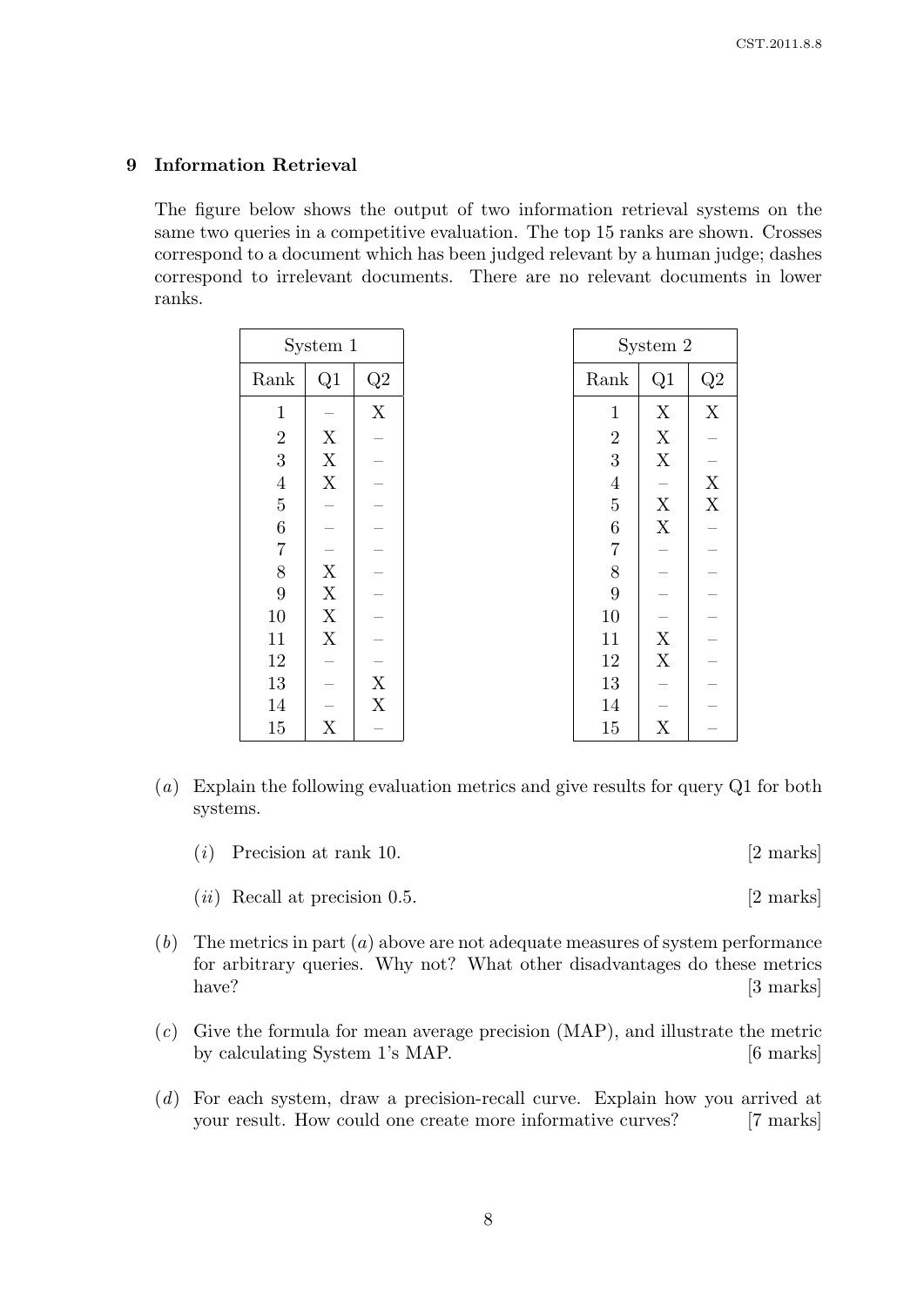## 10 Principles of Communications

- (a) Draw the transition rate diagram for an  $M/M/1$  queueing system, explaining each type of label, symbol and transition you have used. [5 marks]
- (b) Suppose an  $M/M/1$  server is being designed with the following business in mind:

Each customer arrival earns the service 5 Euros. However, for each unit of time the customer waits in the system, there is a refund of 1 Euro.

 $(i)$  What is the range of arrival rates for which the system makes a net profit? [10 marks]

[Hint: You may wish to use the result that  $P_j = \rho^j (1 - \rho)$ , and (hence)  $P_0 = 1 - \rho$ , where  $P_i$  is the probability of i customers being in the service and  $\rho = \lambda/\mu$  is the *utilisation* of the service, for the mean arrival rate of a Poisson process,  $\lambda$  and a mean service time  $\mu$ .

 $(ii)$  Imagine that a priority queue is made available for an additional fee. Discuss qualitatively the relationship between the customers' willingness to pay, and the appropriate setting of the fee to continue to maximise profit. [5 marks]

### 11 Security II

You are consulting for a large online services company which stores personal information on millions of customers. Your client's directors are alarmed by the Wikileaks saga and are concerned about damage to their company's reputation should a disaffected member of staff steal and publish personal information on a large number of customers.

Discuss the security policy options available to your client to minimise the damage that a member of staff could do. [20 marks]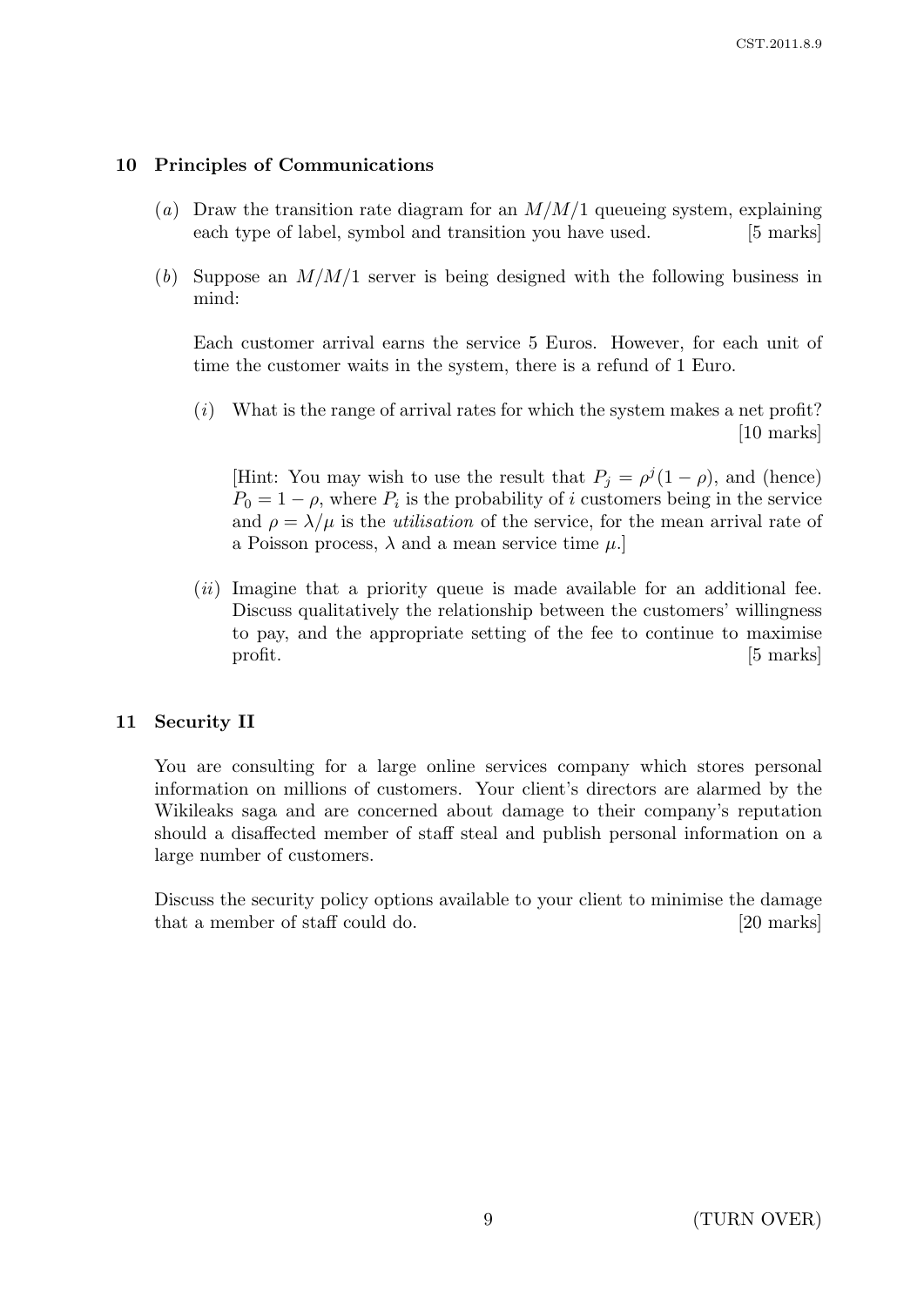#### 12 Computer Systems Modelling

- (a) Consider an open Jackson queueing network.
	- (i) Give a description of an open Jackson network. Explain the parameters that specify the network and the state space that you would use to model its behaviour. [2 marks]
	- (ii) Derive the traffic equations for the arrival rates  $\lambda_i$  at each node i in the network. [2 marks]
	- $(iii)$  What is the condition for the existence of an equilibrium distribution? [2 marks]
	- (*iv*) State Jackson's Theorem for an open Jackson network. [2 marks]
- (b) Now consider the  $M/M/m/m$  loss system with traffic intensity  $\rho$ .
	- (i) Show that the steady state loss probability,  $E(\rho, m)$ , that all servers are occupied is given by

$$
E(\rho, m) = \frac{\rho^m/m!}{\sum_{i=0}^m \rho^i/i!}
$$

[6 marks]

(*ii*) Show that  $E(\rho, m)$  solves the recurrence relation

$$
E(\rho, m) = \frac{\rho E(\rho, m - 1)}{m + \rho E(\rho, m - 1)}
$$

with the boundary condition  $E(\rho, 0) = 1$  and comment on why the recurrence relation is useful in practice. [6 marks]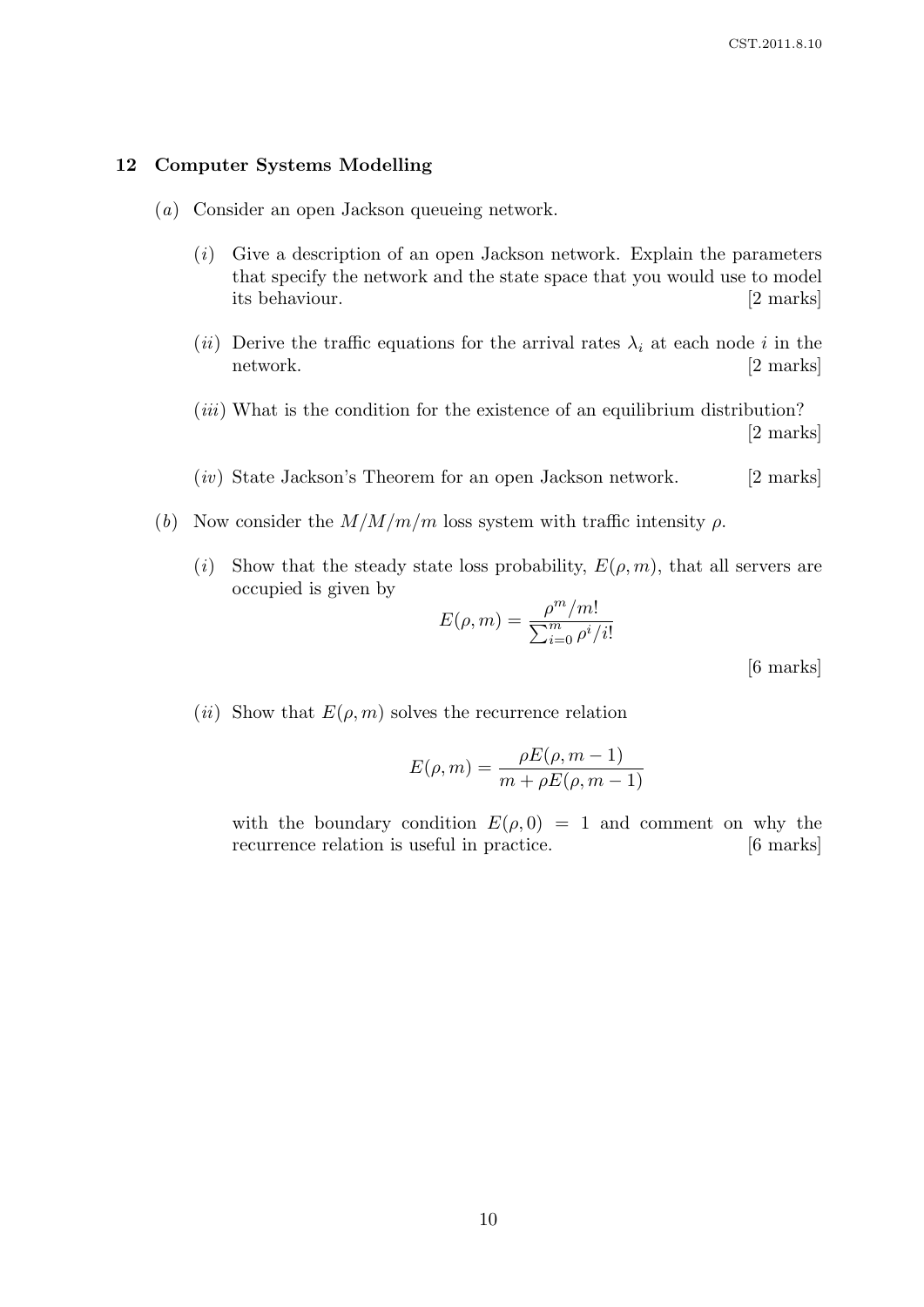#### 13 Topics in Concurrency

(a) Draw the transition systems of the following two pure CCS terms:

$$
P_1 \stackrel{\text{def}}{=} (a.(b+c) \parallel \bar{b}) \setminus \{b\} \qquad P_2 \stackrel{\text{def}}{=} a.(c+\tau)
$$

[3 marks]

(b) Write down pure CCS terms for the following two transition systems:



[3 marks]

- (c) Carefully justify your answers to the following two questions either by exhibiting a bisimulation or by providing a Hennessy–Milner logic formula satisfied by one process and not by the other:
	- (i) Are  $P_1$  and  $P_2$  bisimilar? [3 marks]
	- (*ii*) Are  $P_3$  and  $P_4$  bisimilar? [3 marks]
- (d) A trace of a process  $p_0$  is a finite sequence of action labels

$$
\pi=(\lambda_1,\ldots,\lambda_k)
$$

for which, if  $\pi$  is nonempty, there exist  $p_1, \ldots, p_k$  such that  $p_{i-1} \stackrel{\lambda_i}{\longrightarrow} p_i$  for all  $0 < i \leq k$ . Two processes p and p' are said to be *trace-equivalent* if, for all sequences of action labels  $\pi$ ,

 $\pi$  is a trace of p if, and only if,  $\pi$  is a trace of p'

- (i) Are trace-equivalent processes always bisimilar?
- $(ii)$  Are bisimilar processes always trace-equivalent?

In each case, provide either a proof or a counterexample. [8 marks]

11 (TURN OVER)